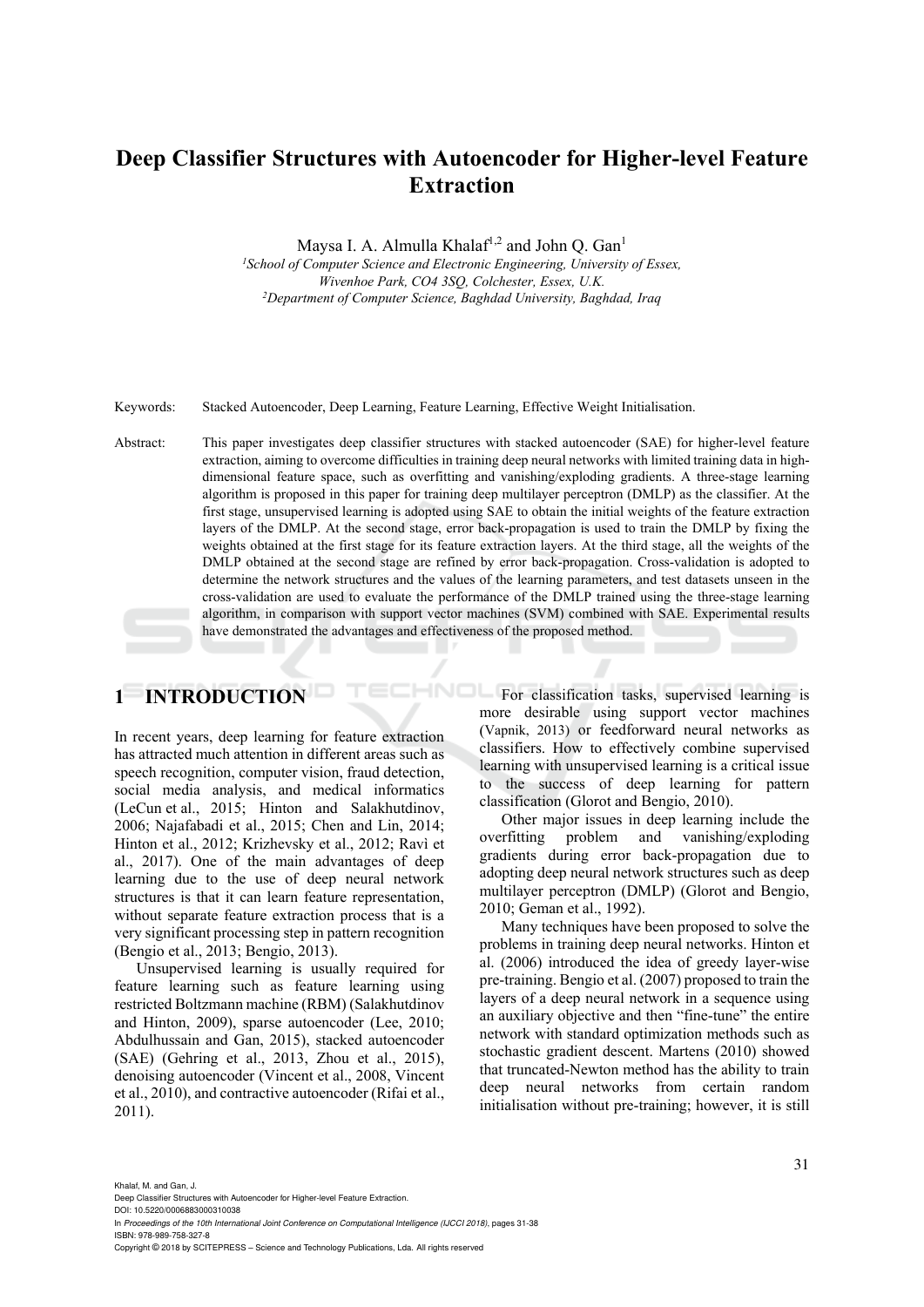inadequate to resolve the training challenges. It is known that most deep learning models are incapable with random initialisation (Martens, 2010, Mohamed et al., 2012, Glorot and Bengio, 2010b, Chapelle and Erhan, 2011).

 Effective weight initialisation or pre-training has been widely explored for avoiding vanishing/exploding gradients (Yam and Chow, 2000, Sutskever et al., 2013, Fernandez-Redondo and Hernandez-Espinosa, 2001, DeSousa, 2016, Sodhi et al., 2014). Using a huge amount of training data can overcome overfitting to some extent (Geman et al., 1992). However, in many applications there is no large amount of training data available or there is insufficient computer power to handle a huge amount of training data, and thus regularisation techniques such as sparse structure and dropout technique are widely used for combatting overfitting (Zhang et al., 2015, Shu and Fyshe, 2013, Srivastava et al., 2014).

This paper investigates deep classifier structures with stacked autoencoder, aiming to overcome difficulties in training deep neural networks with limited training data in high-dimensional feature space. Experiments were conducted on three datasets, with the performance of the proposed method evaluated by comparison with existing methods. This paper is organized as follows: Section 2 describes the basic principles of the stacked sparse autoencoder, deep multilayer perceptron and the proposed approach. Section 3 presents the experimental results and discussion. Conclusion is drawn in Section 4.

## **2 STACKED SPARSE AUTOENCODER, DEEP MULTILAYER PERCEPTRON, AND THE PROPOSED APPROACH**

#### **2.1 Stacked Sparse Autoencoder**

An autoencoder is an unsupervised neural network trained by using stochastic gradient descent algorithms, which learns a non-linear approximation of an identity function (Abdulhussain and Gan, 2016, Zhou et al., 2015, Zhang et al., 2015, Shu and Fyshe, 2013). Figure 1 illustrates a non-linear multilayer autoencoder network, which can be implemented by stacking two autoencoders, each with one hidden layer.



Figure 1: Multilayer autoencoder.

A stacked autoencoder may have three or more hidden layers, but for simplicity an autoencoder with just a single hidden layer is described in detail as follows. The connection weights and bias parameters can be denoted  $W = [vectorised \ W_1; vectorised \ W_2; b_1; b_2],$ where  $W_1 \in R^{K \times N}$  is the encoding weight matrix,  $W_2 \in R^{N \times K}$  is the decoding weight matrix,  $b_1 \in R^K$  is the encoding bias vector, and  $b_2 \in R^N$  is the decoding bias vector.

For a training dataset, let the output matrix of the autoencoder be  $Q = [o^1, o^2, \dots, o^m]$ , which is supposed to be the reconstruction of the input matrix  $X = [x^1, x^2, ..., x^m]$ , where  $o^i \in R^N$  and  $x^i \in R^N$ are the output vector and input vector of the autoencoder respectively, and *m* is the number of samples. Correspondingly, let the hidden output matrix be  $H = [h^1, h^2, \dots, h^m]$ , where  $h^i \in R^K$  is the hidden output vector of the autoencoder to be used as feature vector in feature learning tasks.

For the  $i^{th}$  sample, the hidden output vector is defined as

$$
h^i = g\big(W_1 x^i + b_1\big) \tag{1}
$$

and the output is defined by

$$
o^i = g(W_2h^i + b_2)
$$
 (2)

where  $g(x)$  is the sigmoid logistic function (1+  $exp(-x))^{-1}$ .

For training an autoencoder with sparse representation, the learning objective function is defined as follows:

$$
J_{sparse}(W) = \frac{1}{2m} \sum_{i=1}^{m} \|x^{i} - o^{i}\|^{2} + \frac{\lambda}{2} \|W\|^{2} + \beta \sum_{j=1}^{k} KL(p \parallel \hat{p}_{j})
$$
\n(3)

where *p* is the sparsity parameter,  $\hat{p}_i$  is the average output of the  $j<sup>th</sup>$  hidden node, averaged over all the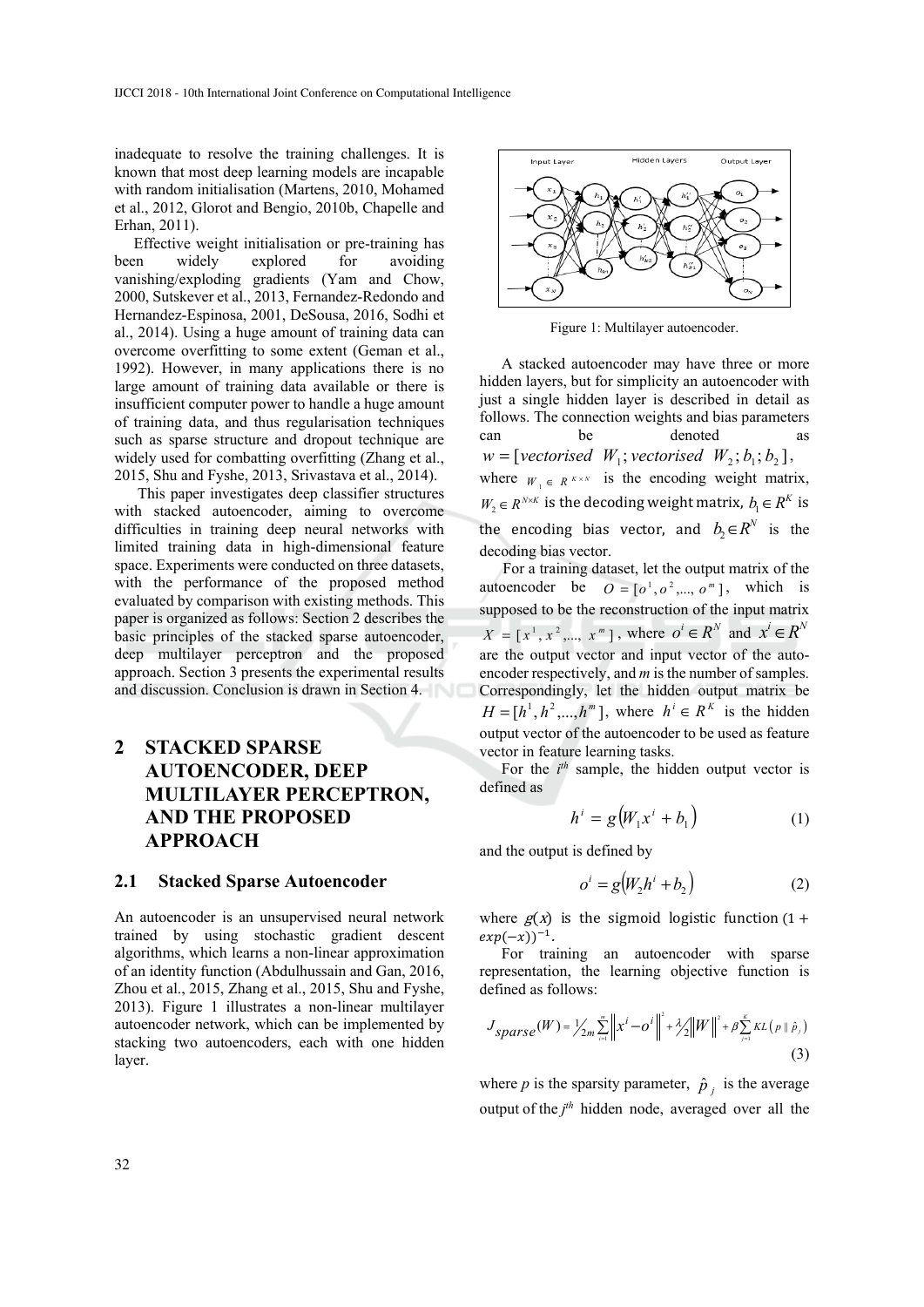samples, *i.e.,* 

$$
\hat{p}_j = \frac{1}{m} \sum_{i=1}^m h_j^i \tag{4}
$$

and  $\lambda$  is the coefficient for  $L_2$  regularisation (weight) decay), and  $\beta$  is the coefficient for sparsity control that is defined by the Kullback-Leibler divergence:

$$
KL(p || \hat{p}_j) = p \log \frac{p}{p_j} + (1 - p) \log \frac{1 - p}{1 - \hat{p}_j} \tag{5}
$$

The learning rule for updating the weight vector *W* (containing  $W_1$ ,  $W_2$ ,  $b_1$ , and  $b_2$ ) is error backpropagation based on gradient descent, *i.e.*,  $\Delta W = -\eta \cdot Wgrad$ . The error gradients with respect to  $W_1$ ,  $W_2$ ,  $b_1$ , and  $b_2$  are derived as follows respectively (Abdulhussain and Gan, 2016, Zhang et al., 2015):

$$
W_1grad = (W_2^T (O - X) + \beta \left( -\frac{p}{\hat{p}_j} + \frac{1 - p}{1 - \hat{p}_j} \right) I^T) \tag{6}
$$
  
\n
$$
* g'(H) X^T / m + \lambda W_1
$$
  
\n
$$
b_1 grad = ((W_2^T (O - X) + \beta \left( -\frac{p}{\hat{p}_j} + \frac{1 - p}{1 - \hat{p}_j} \right) I^T) \tag{7}
$$
  
\n
$$
* g'(H) I / m
$$
  
\n
$$
W_2 grad = ((O - X)H^T) / m + \lambda W_2 \tag{8}
$$
  
\n
$$
b_2 grad = (O - X) I / m \tag{9}
$$

where  $g'(H) = g(H) * [1 - g(H)]$  is the derivative of the sigmoid logistic function,  $I = [1,1,...,1]^T$  is a one vector of size *m* and .\* represents element-wise multiplication.

## **2.2 Deep Multilayer Perceptron (DMLP)**

A deep multilayer perceptron is a supervised feedforward neural network with multiple hidden layers (Glorot and Bengio, 2010). For simplicity, Figure 2 illustrates a DMLP with 2 hidden layers only (There are usually more than 2 hidden layers).



Figure 2: Deep multilayer perceptron (DMLP).

#### **2.3 Proposed Approach**

Training deep neural networks usually needs a huge amount of training data, especially in highdimensional input space. Otherwise, overfitting would be a serious problem due to the high complexity of the neural network model. However, in many applications the required huge amount of training data may be unavailable or the computer power available is insufficient to handle a huge amount of training data. With deep neural network training, there may also be local minimum and vanishing/exploding gradient problems without proper weight initialisation. Deep classifier structures with stacked autoencoder are investigated in this paper to overcome these problems, whose training process consists of the following three stages:

- 1) At the first stage, unsupervised learning is adopted to train a stacked autoencoder with random initial weights to obtain the initial weights of the feature extraction layers of the DMLP. The autoencoder consists of N input units, an encoder with two layers of K1 and K2 neurons in each hidden layer respectively, a symmetric decoder, and N output units. Figure 3 illustrates its structure.
- 2) At the second stage, error back-propagation is employed to pre-train the DMLP by fixing the weights obtained at the first stage for its feature extraction layers (W1 and W2). The weights of higher hidden layers and output layer for feature classification (W3, W4, and W5) are trained with random initial weights. Figure 4 illustrates how it works.
- 3) At the third stage, all the weights of the DMLP obtained at the second stage are refined by error back-propagation, without random weight initialisation. Figure 5 illustrates how it works.

In our experiment, three methods are compared. The first method, M1, is SVM (Vapnik, 2013) with the output of the SAE encoder as input, the second method, M2, is the pre-trained DMLP as shown in Figure 4, and the third method, M3, is the DMLP after refined-training as shown in Figure 5. Their classification performances are evaluated on several datasets.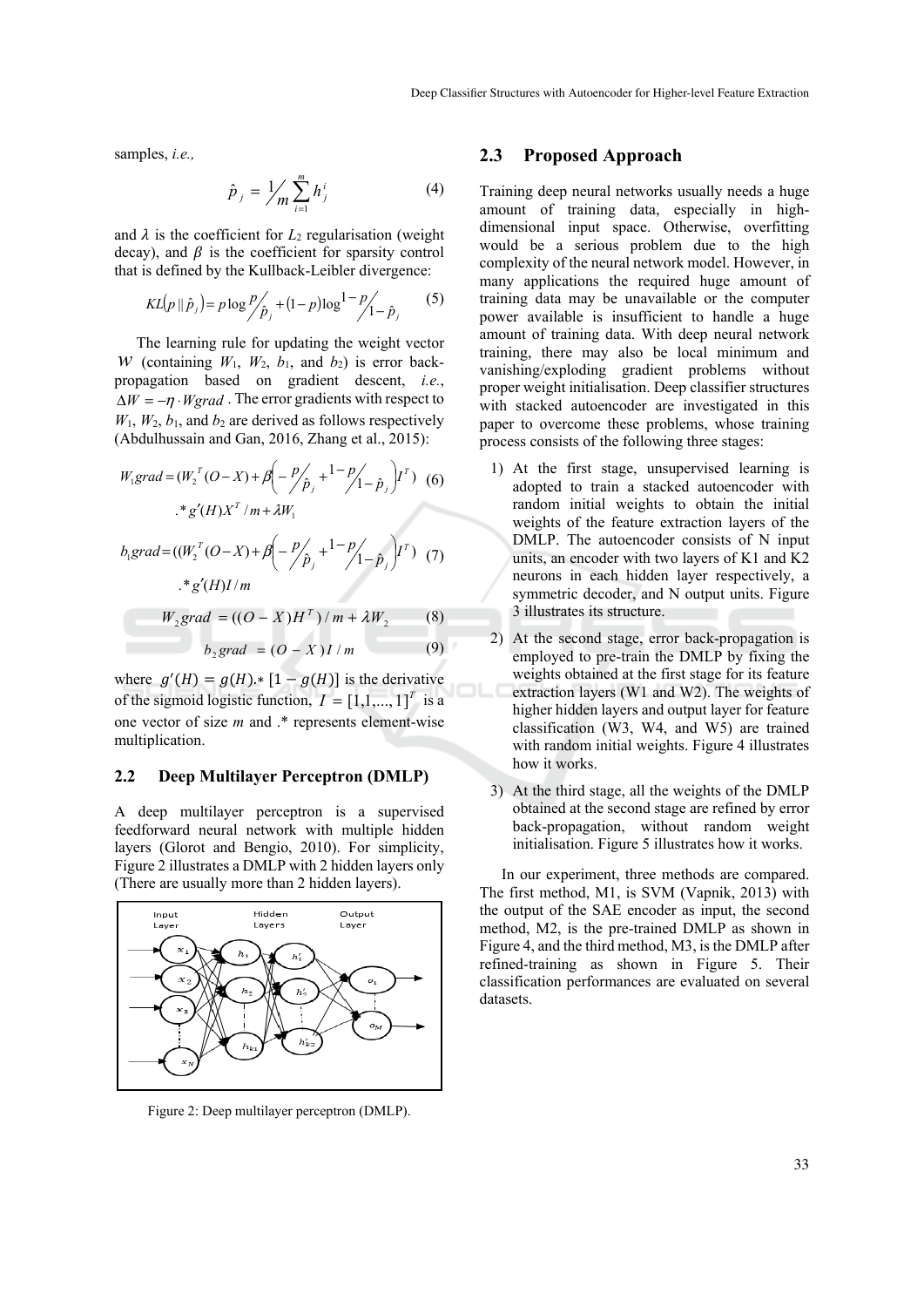

Figure 3: Training stacked autoencoder (SAE).

# **3 EXPERIMENTAL RESULTS AND DISCUSSION**

#### **3.1 Data Sets**

Three document datasets were used in the experiments. First, a phishing email dataset (http://snap.stanford. edu/data/) has 6000 samples from two classes (3000 ham/non-spam and 3000 phishing), collected from different resources such as Cornel University and Enron Company. Second, the Musk dataset (http://archive.ics.uci.edu/ml/ datasets.html) has 6598 samples from two classes (musk and non-musk). Third, a phishing technical feature dataset (http://khonji. org/phishing\_studies) has 4230 samples from two classes (2115 phishing and 2115 non-phishing).

The documents in these datasets were preprocessed by tokenization, removing stop words such as 'the', numbers and symbols, which helps to produce a bag of words (BOW) as original features (George and Joseph, 2014).

Term presence (TP) as weighting scheme was then applied to the words in the BOW to obtain numerical feature values (George and Joseph, 2014). The total numbers of features for phishing emails, Musk, and phishing technical feature datasets are 750, 166, and 47 respectively.

### **3.2 Experiment Procedure**

Each dataset was partitioned into a training set and a testing set. The training set was further partitioned into estimation set and validation set for k-fold crossvalidation to determine the optimal or appropriate



Figure 4: Pre-training DMLP with fixed W1 and W2 from SAE.



Figure 5: Refined-training of the DMLP with initial weights from the pre-trained DMLP.

network structure and hyper-parameter values  $(λ, β, p)$ . The proposed method was evaluated with different number of hidden layers and different number of hidden neurons during cross-validation, and each testing set was only used once to evaluate the performance of the proposed method with the network structure trained using the hyper-parameter values chosen by the k-fold cross-validation.

For a typical DMLP with 4 hidden layers, the numbers of hidden neurons in the first stage are K1 and K2 respectively, and the numbers of hidden neurons in the second or third stage are K1, K2, K3, and K4 respectively. For training the SAE, 8 sets of hyper-parameters (λ, β, *p*) were validated, as shown in Table 1, which are around the suggested default values.

#### **3.3 Results**

1) Classification Accuracy: Tables 2-4 show the cross-validation classification accuracies of the three methods (M1, M2, and M3) with different hyperparameter values and different number of hidden neurons, on the three datasets respectively. Tables 5- 7 show the corresponding training and testing accuracies of the three methods with the appropriate network structure trained using the hyper-parameter values chosen by the cross-validation. Figure 6 compares the three methods in terms of average training and testing accuracy. It can be seen from Figure 6 that the proposed three-stage learning algorithm for training deep classifier structures with SAE, i.e., the M3 method, achieved the highest accuracy, which have been proved to be statistically significantly better than other methods evaluated in the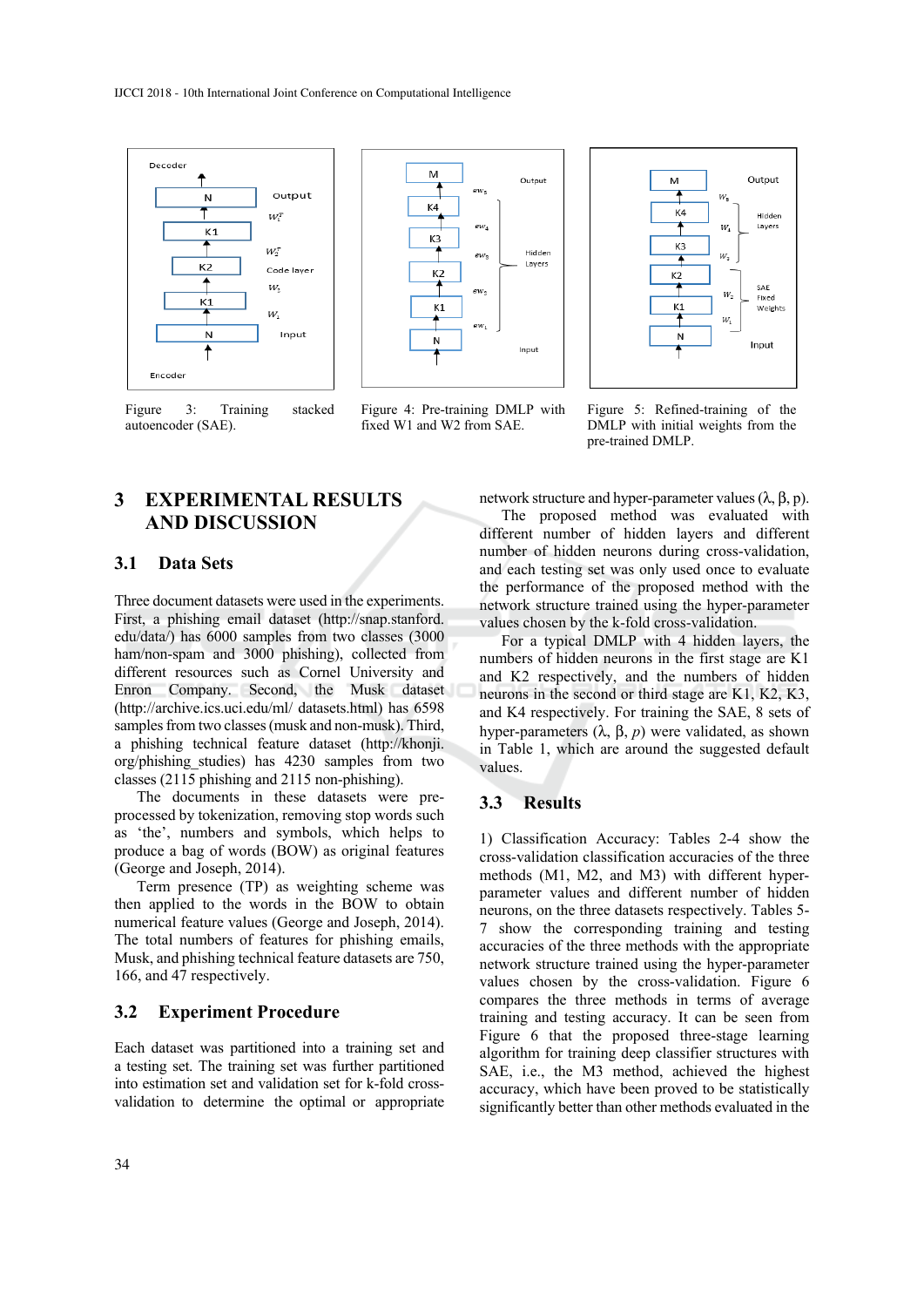experiment. From Figure 6 it can be seen that the proposed method (M3) has much smaller difference between testing accuracy and training accuracy than methods M1 and M2, which can be regarded as evidence of less serious overfitting in the proposed method. It can be concluded that DMLP with effective weight initialisation can achieve significantly better performance than the standard MLP, and it is evident that the deep classifier structures with stacked autoencoder can reduce overfitting.

| Hyper-<br>Parameters | HP1    | HP2   | HP3   | HP4   | HP5   | HP <sub>6</sub> | HP7 | HP8 |
|----------------------|--------|-------|-------|-------|-------|-----------------|-----|-----|
| L2W $(\lambda)$      | 0.001  | 0.001 | 0.001 | 0.001 | 0.001 | 0.01            | 0.1 | 0.5 |
| Sp. Re. $(\beta)$    |        |       |       |       |       |                 |     |     |
| Sp. Pr. $(p)$        | 0.0005 | 0.005 | 0.05  | 0.5   |       |                 |     |     |

Table 1: Hyper-parameters for training the SAE.

| Hyper-Parameters              |                | HP <sub>1</sub> | HP <sub>2</sub> | HP <sub>3</sub> | HP <sub>4</sub> | HP <sub>5</sub> | HP 6 | HP7  | HP <sub>8</sub> | Ave  | Max  |
|-------------------------------|----------------|-----------------|-----------------|-----------------|-----------------|-----------------|------|------|-----------------|------|------|
| Methods\                      |                |                 |                 |                 |                 |                 |      |      |                 | Acc. | Acc. |
| Network Structure             |                |                 |                 |                 |                 |                 |      |      |                 |      |      |
| SVM, 20 features              | M1             | 54.2            | 53.7            | 56.6            | 48.6            | 86.7            | 52.8 | 58.7 | 53.1            | 58.0 | 86.7 |
| $750 - 25 - 20 - 10 - 5 - 2$  | M <sub>2</sub> | 88.7            | 88.9            | 86.8            | 89.8            | 87.9            | 88.9 | 87.1 | 88.4            | 88.3 | 89.8 |
| $750 - 25 - 20 - 10 - 5 - 2$  | M3             | 88.5            | 89.9            | 89.3            | 90.1            | 89.7            | 90.2 | 88.9 | 88.5            | 89.5 | 90.3 |
| SVM, 25 features              | M1             | 51.6            | 76.3            | 89.2            | 62.2            | 47.4            | 77.7 | 54.3 | 49.1            | 63.4 | 89.2 |
| $750 - 50 - 25 - 15 - 10 - 2$ | M <sub>2</sub> | 89.4            | 88.1            | 89.2            | 88.3            | 89.7            | 91.6 | 84.1 | 89.6            | 88.7 | 91.6 |
| 750-50-25-15-10-2             | M3             | 91.7            | 90.6            | 89.3            | 91.1            | 90.5            | 90.5 | 90.9 | 92.4            | 90.7 | 92.4 |
| SVM, 35 features              | M1             | 70.1            | 53.2            | 55.8            | 83.3            | 67.4            | 54.6 | 52.5 | 65.6            | 62.8 | 83.3 |
| 750-75-35-30-20-2             | M2             | 88.1            | 88.2            | 88.8            | 88.9            | 88.5            | 88.4 | 88.9 | 89.2            | 88.6 | 89.2 |
| 750-75-35-30-20-2             | M <sub>3</sub> | 89.2            | 90.1            | 89.2            | 89.1            | 88.9            | 89.3 | 90.2 | 90.2            | 89.5 | 90.2 |

Table 3: Cross validation accuracy on the musk dataset.

| Hyper-Parameters              |                | HP   | HP <sub>2</sub> | HP <sub>3</sub> | HP <sub>4</sub> | HP <sub>5</sub> | HP 6 | HP7  | HP8  | Ave<br>Acc. | Max<br>Acc. |
|-------------------------------|----------------|------|-----------------|-----------------|-----------------|-----------------|------|------|------|-------------|-------------|
| Methods\<br>Network Structure |                |      |                 |                 |                 |                 |      |      |      |             |             |
| SVM, 6 features               | M1             | 66.4 | 74.6            | 75.7            | 72.6            | 74.4            | 75.1 | 74.4 | 73.2 | 73.3        | 75.3        |
| $166 - 8 - 6 - 4 - 3 - 2$     | M <sub>2</sub> | 77.0 | 78.8            | 78.8            | 90.8            | 83.2            | 86.1 | 96.1 | 77.1 | 83.5        | 96.0        |
| $166 - 8 - 6 - 4 - 3 - 2$     | M <sub>3</sub> | 65.9 | 82.4            | 67.0            | 93.4            | 97.9            | 66.1 | 82.9 | 81.1 | 79.6        | 97.9        |
| SVM, 7 features               | M1             | 75.4 | 74.7            | 58.7            | 74.0            | 74.1            | 74.9 | 74.2 | 61.7 | 70.7        | 75.4        |
| $166 - 10 - 7 - 5 - 3 - 2$    | M <sub>2</sub> | 75.1 | 80.8            | 78.9            | 93.7            | 94.1            | 77.5 | 93.8 | 79.9 | 84.2        | 94.1        |
| $166 - 10 - 7 - 5 - 3 - 2$    | M <sub>3</sub> | 83.0 | 86.0            | 79.5            | 90.1            | 83.2            | 76.7 | 98.9 | 79.7 | 84.9        | 98.9        |
| SVM, 10 features              | M1             | 75.4 | 59.0            | 72.0            | 72.6            | 74.7            | 74.4 | 63.0 | 74.1 | 70.6        | 75.4        |
| $166 - 15 - 10 - 8 - 6 - 2$   | M <sub>2</sub> | 77.7 | 81.3            | 79.8            | 95.2            | 93.8            | 77.8 | 92.1 | 80.8 | 84.8        | 95.2        |
| 166-15-10-8-6-2               | M <sub>3</sub> | 77.1 | 80.9            | 78.3            | 93.0            | 94.8            | 76.4 | 82.9 | 81.5 | 83.1        | 94.8        |

Table 4: Cross validation accuracy on the phishing technical feature dataset.

| Hyper-Parameters          |                | HP <sub>1</sub> | HP <sub>2</sub> | HP <sub>3</sub> | HP <sub>4</sub> | HP <sub>5</sub> | HP <sub>6</sub> | HP <sub>7</sub> | HP <sub>8</sub> | Ave  | Max  |
|---------------------------|----------------|-----------------|-----------------|-----------------|-----------------|-----------------|-----------------|-----------------|-----------------|------|------|
|                           |                |                 |                 |                 |                 |                 |                 |                 |                 | Acc. | Acc. |
| Methods\                  |                |                 |                 |                 |                 |                 |                 |                 |                 |      |      |
| Network Structure         |                |                 |                 |                 |                 |                 |                 |                 |                 |      |      |
| SVM, 6 features           | M1             | 54.2            | 54.2            | 57.7            | 54.2            | 59.6            | 60.4            | 60.5            | 55.7            | 56.3 | 60.4 |
| $47 - 8 - 6 - 4 - 3$      | M <sub>2</sub> | 64.0            | 65.9            | 68.6            | 62.0            | 64.1            | 50.3            | 62.9            | 62.7            | 62.7 | 68.6 |
| $47 - 8 - 6 - 4 - 3$      | M <sub>3</sub> | 97.0            | 96.3            | 89.0            | 90.8            | 97.7            | 96.7            | 96.8            | 96.8            | 95.1 | 97.7 |
| SVM, 8 features           | M1             | 57.7            | 60.2            | 62.1            | 58.9            | 78.8            | 61.2            | 61.3            | 60.9            | 62.6 | 78.8 |
| $47 - 15 - 8 - 7 - 5 - 2$ | M <sub>2</sub> | 66.0            | 66.9            | 64.5            | 63.1            | 64.0            | 59.9            | 90.5            | 62.8            | 67.2 | 90.5 |
| $47 - 15 - 8 - 7 - 5 - 2$ | M <sub>3</sub> | 99.1            | 99.5            | 99.8            | 99.5            | 99.4            | 99.4            | 99.6            | 99.0            | 99.3 | 99.8 |
| SVM, 15 features          | M1             | 57.2            | 58.6            | 58.6            | 51.1            | 58.8            | 58.6            | 58.5            | 57.7            | 57.3 | 57.7 |
| $47-30-15-10-6-2$         | M <sub>2</sub> | 68.9            | 62.1            | 69.5            | 58.5            | 90.5            | 83.5            | 51.5            | 60.8            | 60.8 | 68.1 |
| $47-30-15-10-6-2$         | M <sub>3</sub> | 99.4            | 99.3            | 99.3            | 99.1            | 51.1            | 84.3            | 99.3            | 99.1            | 91.1 | 99.4 |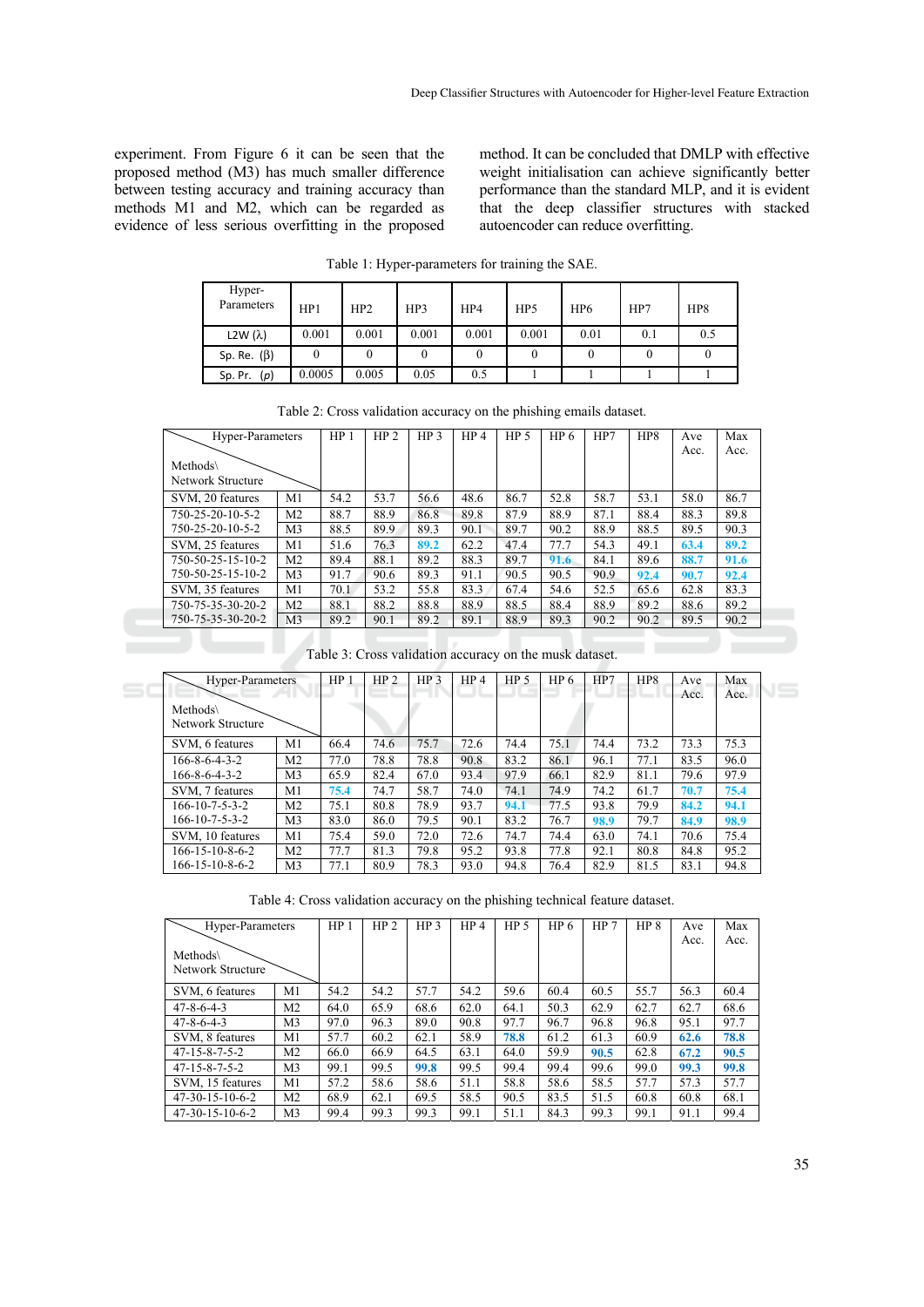| Methods        | Network Structure/<br>Hyper-Parameters | Training Acc. | Testing<br>Acc. |
|----------------|----------------------------------------|---------------|-----------------|
| M1             | SVM, 25 features                       | 85.2%         | 75.1%           |
| M <sub>2</sub> | 750-50-25-10-5-2/HP 6                  | 90.7%         | 84.2%           |
| M3             | 750-50-25-10-5-2/HP 8                  | 92.6%         | 88.4%           |

Table 5: Performance comparison on the phishing emails dataset.

Table 6: Performance comparison on the musk dataset.

| Methods        | Network Structure/<br>Hyper-Parameters | Training Acc. | Testing<br>Acc. |
|----------------|----------------------------------------|---------------|-----------------|
| M1             | SVM, 7 features                        | 87.3%         | 75.5%           |
| M <sub>2</sub> | $166-10-7-5-3-2/HP$ 5                  | 95.2%         | 81.6%           |
| M <sub>3</sub> | 166-10-7-5-3-2/HP 7                    | 98.1%         | 89.6%           |

Table 7: Performance comparison on the phishing technical feature dataset.

| Methods        | Network Structure/<br>Hyper-Parameters | Training Acc. | Testing<br>Acc. |
|----------------|----------------------------------------|---------------|-----------------|
| M1             | SVM, 8 features                        | 84.3%         | 61.8%           |
| M <sub>2</sub> | $47 - 15 - 8 - 7 - 5 - 2$ HP 7         | 83.1%         | 67.9%           |
| M3             | $47-15-8-7-5-2/HP$ 3                   | 99.8%         | 91.8%           |



Figure 6: Comparison of the three methods in terms of average training and testing accuracy.

2) Statistical Significance Test: In order to assess whether the performance differences among the methods are statistically significant, we applied Ttest, a parametric statistical hypothesis test, and the Wilcoxon's rank-sum test, a non-parametric method, to determine whether two sets of accuracy data are significantly different from each other. The statistical tests were conducted on three paired methods (M3 vs M1, M3 vs M2, and M2 vs M1) in terms of testing classification accuracy. Tables 8 and 9 show the *p*-values from these tests, which demonstrate that, in terms of classification performance, M3 significantly outperformed M1 and M2, and M2 significantly outperformed M1.

Table 8: Statistical test results (T-test).

| Methods for comparison | p-value    |
|------------------------|------------|
| $M3$ vs. $M1$          | 6.9591e-05 |
| $M3$ vs. $M2$          | 0.0013     |
| $M2$ vs. $M1$          | 8.1148e-06 |

Table 9: Statistical test results (Rank-sum).

| Methods for comparison | p-value |
|------------------------|---------|
| $M3$ vs. $M1$          | 0.0345  |
| $M3$ vs. $M2$          | 0.0576  |
| $M2$ vs. $M1$          | 0.03241 |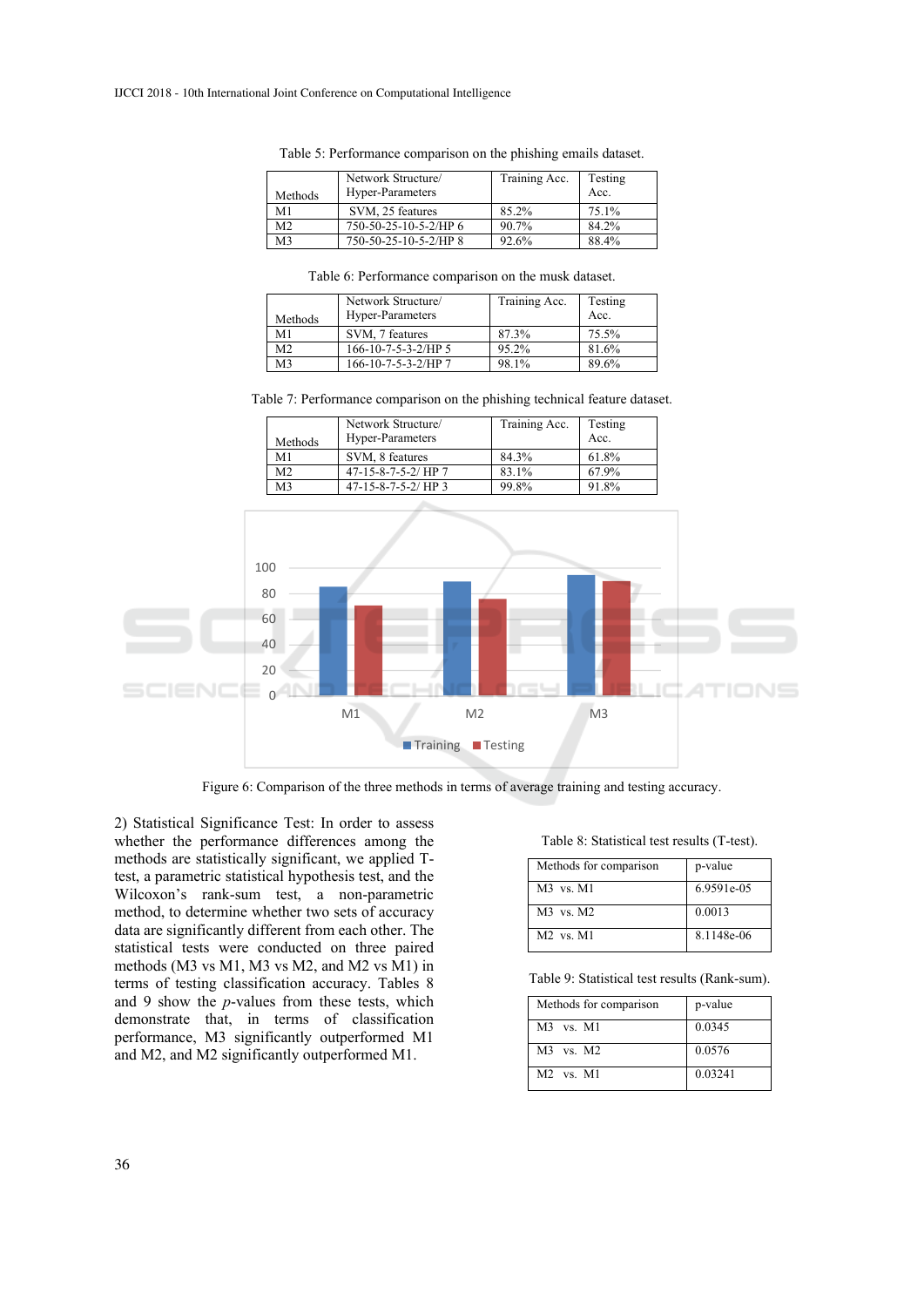## **4 CONCLUSIONS**

This paper investigates deep classifier structures with stacked autoencoder for higher-level feature extraction. The proposed approach can overcome possible overfitting and vanishing/exploding gradient problems in deep learning with limited training data. It is evident from the experimental results that the deep multilayer perceptron trained using the proposed three-stage learning algorithm significantly outperformed the pre-trained stacked autoencoder with support vector machine classifier. Also, it can be seen that the proposed method (M3) has much smaller difference between testing accuracy and training accuracy than methods M1 and M2, which can be regarded as evidence of less serious overfitting in the proposed method. Preliminary experimental results have demonstrated the advantages of the proposed method. Further tests on this algorithm would be applied to deep neural networks with more layers and hopefully would beef up the performance of these networks. Also, tests with other applications would be conducted in future investigations.

## **REFERENCES**

- Abdulhussain M.I. and Gan J.Q., 2016. Class specific pretrained sparse autoencoders for learning effective features for document classification. *Proceedings of the 8th Computer Science and Electronic Engineering Conference (CEEC)*, Colchester, UK, pp. 36-41.
- Bengio Y., 2013. Deep learning of representations: looking forward. *Proceedings of International Conference on Statistical Language and Speech Processing*, Spain. Lecture Notes in Computer Science (LNCS), vol. 7978, pp. 1-37.
- Bengio Y., Courville A., and Vincent P., 2013. Representation learning: A review and new perspectives. *IEEE transactions on pattern analysis and machine intelligence*, 35, 1798-1828.
- Bengio Y., Lamblin P., Popovici D., and Larochelle H., 2007. Greedy layer-wise training of deep networks. *Proceedings of Advances in Neural Information Processing Systems.* MIT press, pp. 153-160.
- Chapelle O. and Erhan D., 2011. Improved preconditioner for hessian free optimization. *Proceedings of the NIPS Workshop on Deep Learning and Unsupervised Feature* L*earning*, pp. 1-8.
- Chen X.W. and Lin X., 2014. Big data deep learning challenges and perspectives. *IEEE Access*, vol. 2, pp. 514-525.
- DeSousa C.A., 2016. An overview on weight initialization methods for feedforward neural

networks. *Neural Networks (IJCNN)*, *International Joint Conference* , IEEE, 52-59.

- Fernandez-Redondo M. and Hernandez-Espinosa C., 2001. Weight initialization methods for multilayer feedforward. *Proceedings of European Symposium on Artificial Neural Networks (ESANN)*, Bruges Belgium, pp. 119-124.
- Gehring J., Miao Y., Metze F., and Waibel A., 2013. Extracting deep bottleneck features using stacked auto-encoders. *Proceedings of IEEE International Conference on Acoustics, Speech and Signal Processing (ICASSP)*, pp. 3377-3381.
- George, K. and Joseph, S., 2014. Text classification by augmenting bag of words (bow) representation with co-occurrence feature. *Journal of Computer Engineering (IOSR-JCE)*, vol. 16, pp. 34-38.
- Geman S., Bienenstock E., and Doursat R., 1992.Neural networks and the bias/variance dilemma. *Neural Computation*, vol. 4, pp. 1-58.
- Glorot X. and Bengio Y., 2010. Understanding the difficulty of training deep feedforward neural networks. *Proceedings of the 13th International Conference on Artificial Intelligence and Statistics (AISTATS),* Sardinia, Italy, vol. 9, pp. 249-256.
- Hinton G.E., et al., 2012. Deep neural networks for acoustic modeling in speech recognition. *IEEE Signal Processing Magazine,* vol. 29, pp. 82–97.
- Hinton G.E., Osindero S., and Teh Y.W., 2006. A fast learning algorithm for deep belief nets. *Neural Computation*, vol. 18, pp. 1527-1554.
- Hinton G.E. and Salakhutdinov R.R., 2006. Reducing the dimensionality of data with neural networks. *Science,* vol. 313, no. 5786, pp. 504-507.
- Krizhevsky A., Sutskever I., and Hinton G.E., 2012. ImageNet classification with deep convolutional neural networks. *Proceedings of Advances in Neural Information Processing Systems*, vol. 25, pp. 1090– 1098.
- LeCun Y., Bengio Y., and Hinton G., 2015. Deep learning. *Nature*, vol. 521, pp. 436-444
- Lee H., Ng A.H., Koller D., and Shenoy K.V., 2010. Unsupervised feature learning via sparse hierarchical representations. *Ph.D. Thesis,* Dept. of Comp. Sci., Stanford University*.*
- Martens J., 2010. Deep learning via Hessian-free optimization. *Proceedings of the 27th International Conference on Machine Learning (ICML-10)*, pp. 735-742.
- Martens J. and Sutskever I., 2012. Training deep and recurrent networks with Hessian-free optimization. *In Neural Networks: Tricks of the Trade*, Springer, LNCS, pp. 479-535.
- Mohamed A., Dahl G.E., and Hinton G.E., 2012. Acoustic modeling using deep belief networks. *IEEE Transactions on Audio, Speech, and Language Processing*, vol. 20, pp. 14-22.
- Najafabadi M.M., Villanustre F., Khoshgoftaar T.M., Seliya N., Wald R., and Muharemagic E., 2015. Deep learning applications and challenges in big data analytics. *Journal of Big Data,* vol. 2, no. 1, pp. 1-21.